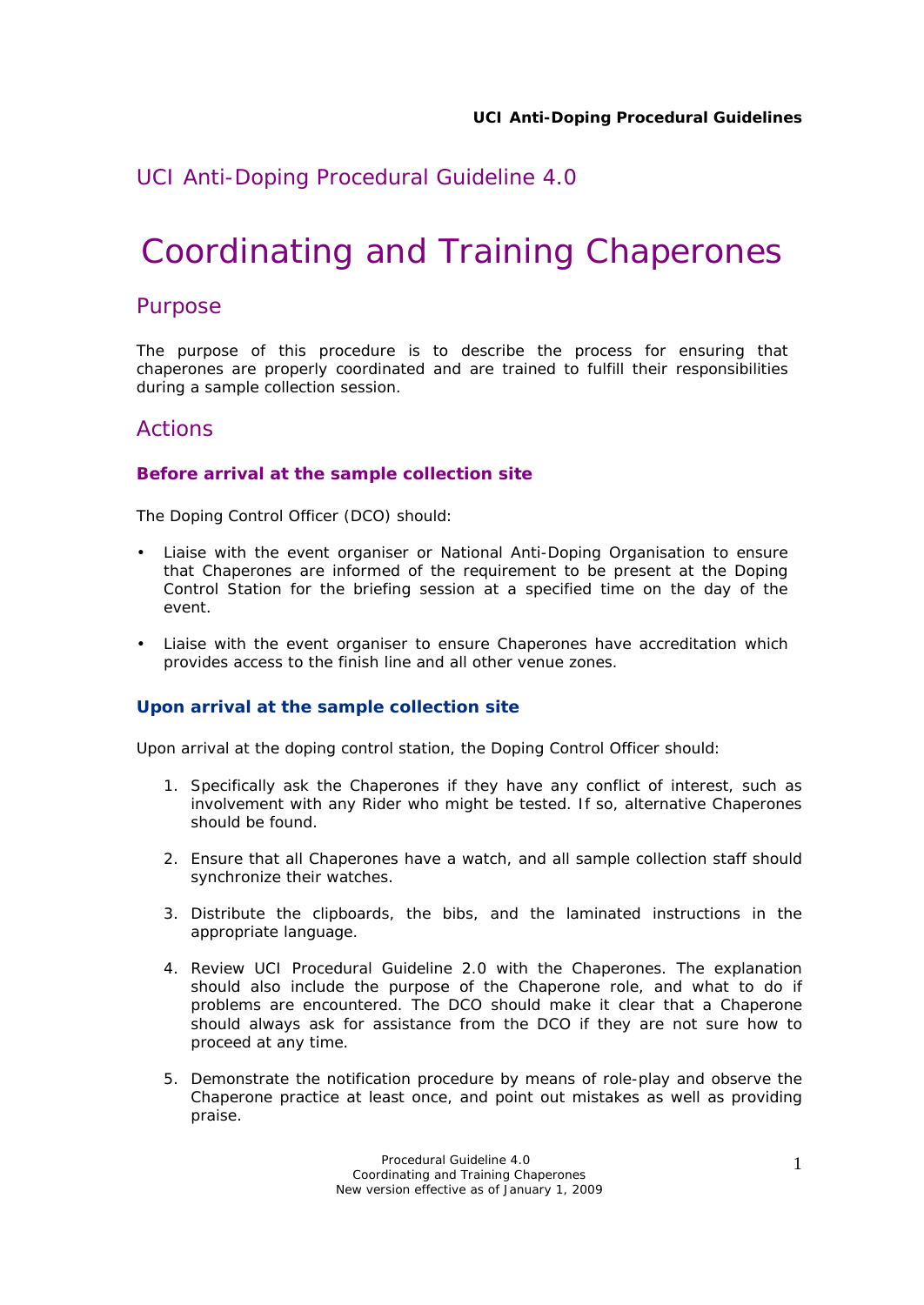- 6. Inform the Chaperones that any strange behavior by Riders, such as ingestion of unknown substances, or evasion, should be discretely reported to the DCO upon arrival at the Doping Control Station.
- 7. Encourage questions from the Chaperones.
- 8. Assign Chaperones to Riders of the same gender.
- 9. Require Chaperones to sign the Chaperone Agreement Form which should as a minimum require a commitment to confidentiality and outline a code of conduct.
- 10. Provide the Chaperones, where possible, with an opportunity to assess the location and plan the approach and timing of notification, taking into account the specific circumstances of the session.
- 11. Provide guidelines as to the Chaperone's responsibilities after the Rider has arrived at the Doping Control Station (i.e. whether they are free to leave, or have further responsibilities).

**Note:** As a minimum, the chaperone briefing session should ensure that the Chaperone can undertake each of the activities in the following checklist:

#### **Rider Notification Checklist**

- o Discretely notify the Rider that he/she has been selected for doping control.
- o During notification, must explain to the Rider that he/she must remain in sight of the Chaperone at all times until the sample collection process is complete
- o Complete the notification section of the Anti-doping Form, including having the Rider read and sign the form.
- o Inform the Rider that he/she will require their UCI licence or another form of identification at the doping control station and can be accompanied by a representative.
- o Instruct the Rider to report to the doping control station within 30 minutes of notification unless special arrangements are made
- o Establish whether the Rider has any activities they must complete prior to reporting to the doping control station (e.g. medal ceremony, media commitments, medical treatment, compete in another event, cool down, obtain an interpreter/representative/clothing/identification).
- o Insist that the Rider must remain chaperoned from notification to the completion of the testing procedure, including during any of the above activities.